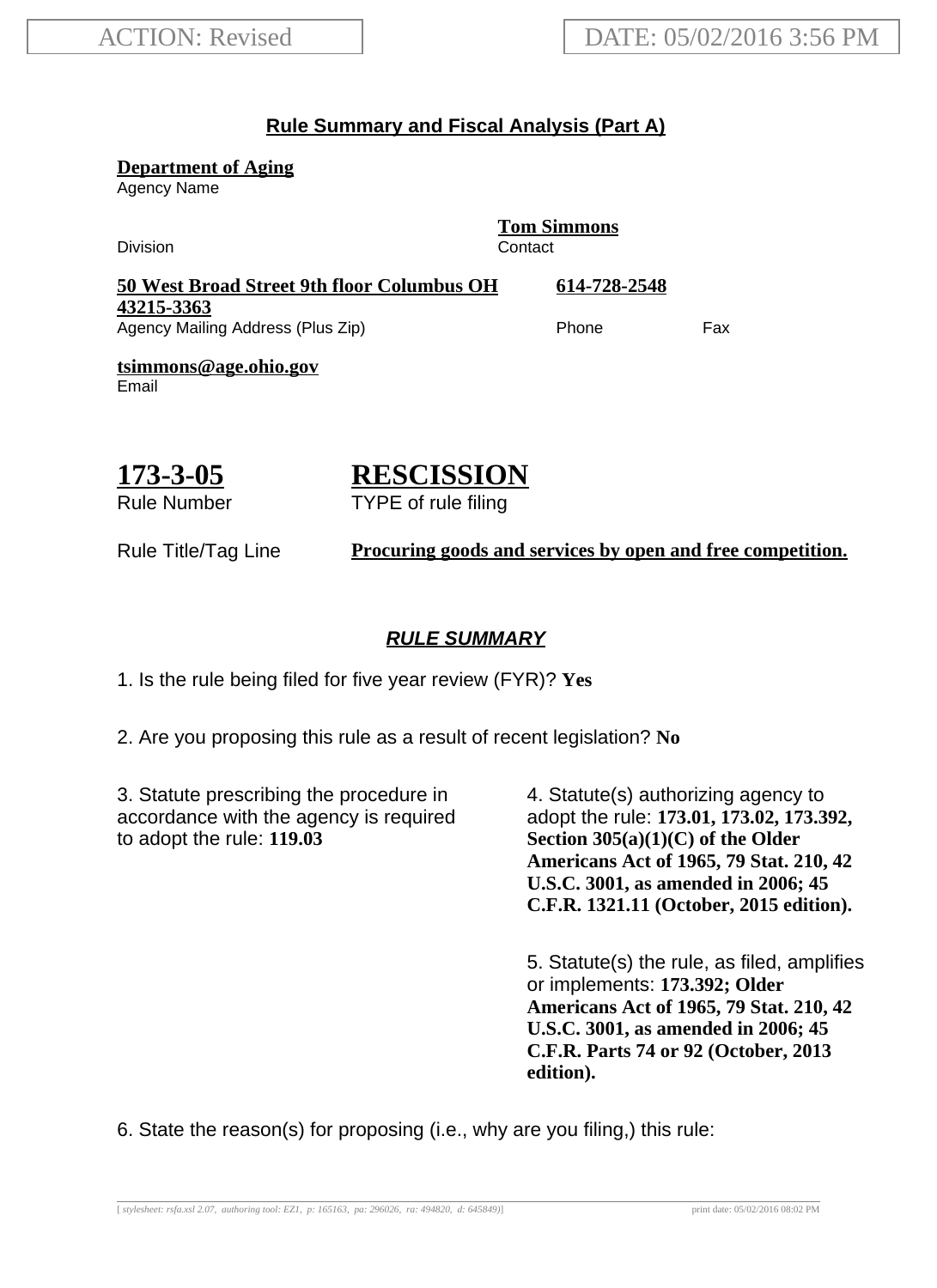Rescinding this rule is part of a larger Older Americans Act rule project. For more information, please review the business impact analysis (BIA).

7. If the rule is an AMENDMENT, then summarize the changes and the content of the proposed rule; If the rule type is RESCISSION, NEW or NO CHANGE, then summarize the content of the rule:

The rule regulate procurement when an AAA procures for goods and services to be paid, in full or in part, with Older Americans Act funds. Please review the BIA and its appendices for detailed information.

8. If the rule incorporates a text or other material by reference and the agency claims the incorporation by reference is exempt from compliance with sections 121.71 to 121.74 of the Revised Code because the text or other material is **generally available** to persons who reasonably can be expected to be affected by the rule, provide an explanation of how the text or other material is generally available to those persons:

ODA did not electronically file the United States Code (USC) with the rule because the USC is readily available to the general public free of charge on http://uscode.house.gov.

ODA did not electronically file 45 C.F.R. 92.36 with the rule because the Code of Federal Regulations is readily available to the general public free of charge on http://www.ecfr.gov.

9. If the rule incorporates a text or other material by reference, and it was **infeasible** for the agency to file the text or other material electronically, provide an explanation of why filing the text or other material electronically was infeasible:

ODA did not electronically file the United States Code (USC) with the rule because the USC is readily available to the general public free of charge on http://uscode.house.gov.

ODA did not electronically file 45 C.F.R. 92.36 with the rule because the Code of Federal Regulations is readily available to the general public free of charge on http://www.ecfr.gov.

10. If the rule is being **rescinded** and incorporates a text or other material by reference, and it was **infeasible** for the agency to file the text or other material, provide an explanation of why filing the text or other material was infeasible: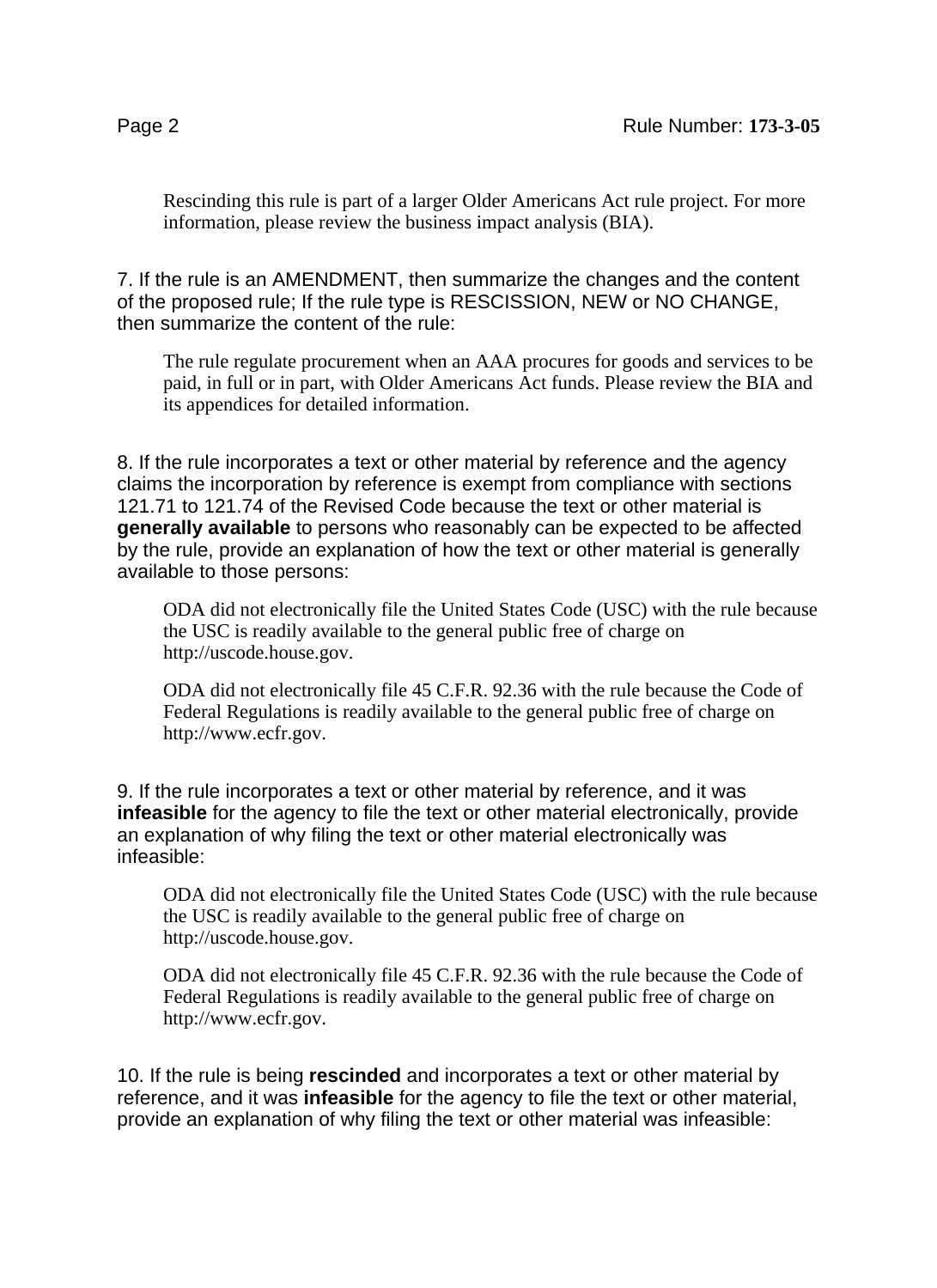ODA did not electronically file the United States Code (USC) with the rule because the USC is readily available to the general public free of charge on http://uscode.house.gov.

ODA did not electronically file 45 C.F.R. 92.36 with the rule because the Code of Federal Regulations is readily available to the general public free of charge on http://www.ecfr.gov.

11. If **revising** or **refiling** this rule, identify changes made from the previously filed version of this rule; if none, please state so. If applicable, indicate each specific paragraph of the rule that has been modified:

ODA made a revised filing of this rule to upload a revised memorandum of response to CSIO and public hearing notice for a public hearing on the same date and time and in the same location.

12. Five Year Review (FYR) Date: **4/20/2016**

(If the rule is not exempt and you answered NO to question No. 1, provide the scheduled review date. If you answered YES to No. 1, the review date for this rule is the filing date.)

NOTE: If the rule is not exempt at the time of final filing, two dates are required: the current review date plus a date not to exceed 5 years from the effective date for Amended rules or a date not to exceed 5 years from the review date for No Change rules.

### **FISCAL ANALYSIS**

13. Estimate the total amount by which this proposed rule would **increase / decrease** either **revenues / expenditures** for the agency during the current biennium (in dollars): Explain the net impact of the proposed changes to the budget of your agency/department.

This will have no impact on revenues or expenditures.

\$0.00

Rescinding the rule would not impact the biennial budget the Ohio General Assembly established for ODA.

14. Identify the appropriation (by line item etc.) that authorizes each expenditure necessitated by the proposed rule: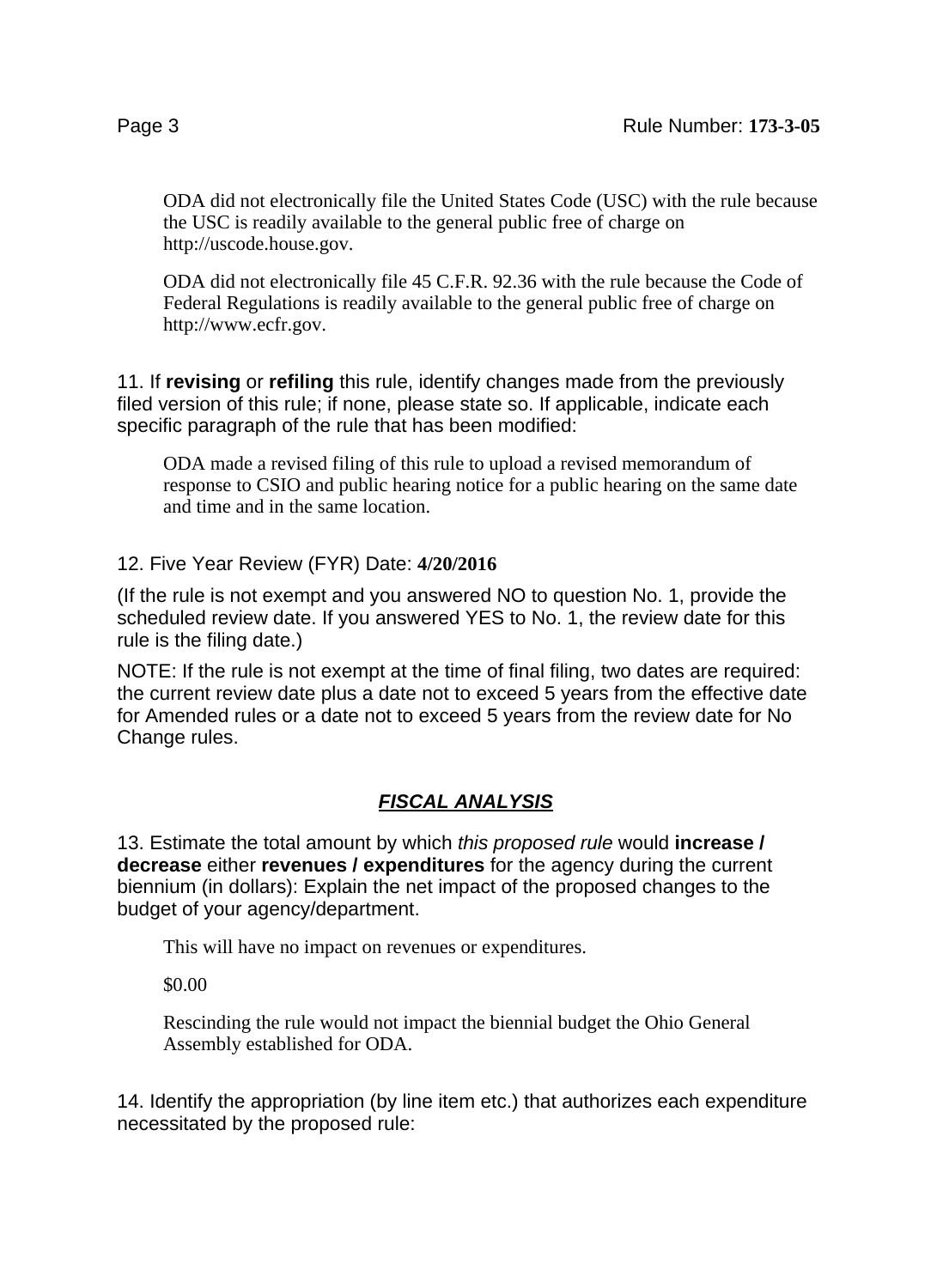GRF-490-411 Senior Community Services.

3220-490-618 Federal Aging Grants.

3M40-490-612 Federal Independence Services.

15. Provide a summary of the estimated cost of compliance with the rule to all directly affected persons. When appropriate, please include the source for your information/estimated costs, e.g. industry, CFR, internal/agency:

There is no cost of compliance directly associated with rescinding the rule because ODA would be simultaneously adopting a new rule in its place. For information on the cost of complying with the new rule, please review the BIA and its appendices.

16. Does this rule have a fiscal effect on school districts, counties, townships, or municipal corporations? **No**

17. Does this rule deal with environmental protection or contain a component dealing with environmental protection as defined in R. C. 121.39? **No**

## **S.B. 2 (129th General Assembly) Questions**

18. Has this rule been filed with the Common Sense Initiative Office pursuant to R.C. 121.82? **Yes**

19. Specific to this rule, answer the following:

A.) Does this rule require a license, permit, or any other prior authorization to engage in or operate a line of business? **Yes**

The rule requires following federal procurement standards, which include free and open competition. For more information on the positive impact of free and open competition, please review the BIA and its appendices.

B.) Does this rule impose a criminal penalty, a civil penalty, or another sanction, or create a cause of action, for failure to comply with its terms? **No**

C.) Does this rule require specific expenditures or the report of information as a condition of compliance? **Yes**

If an AAA requests permission from ODA to circumvent the federal requirements